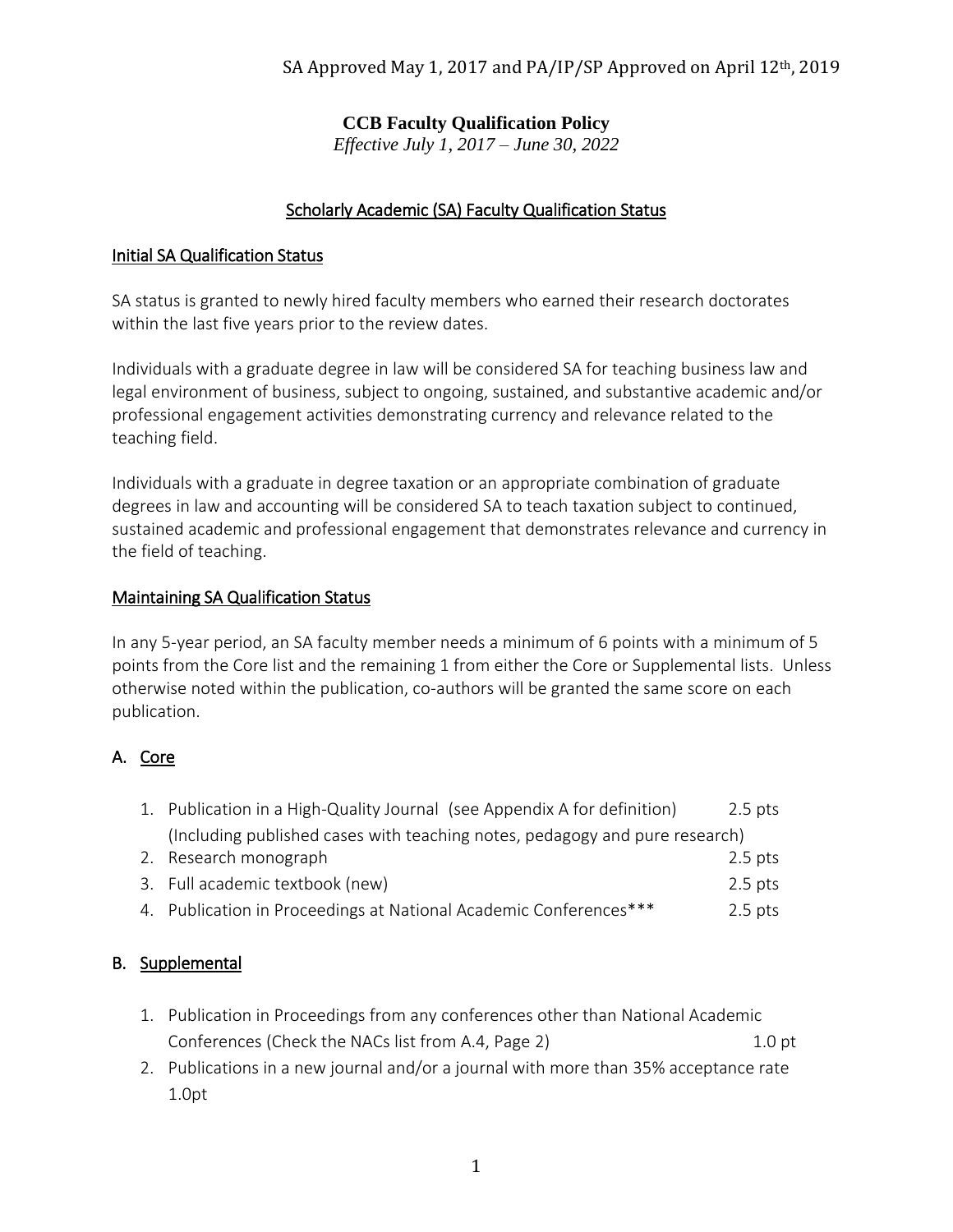|    | 3. Book Chapters                                                 | 1.0 <sub>pt</sub> |
|----|------------------------------------------------------------------|-------------------|
|    | (Including pedagogy and case studies)                            |                   |
| 4. | Full academic Textbook (subsequent issues)                       | 1.0 <sub>pt</sub> |
| 5. | White paper                                                      | 1.0 <sub>pt</sub> |
| 6. | Paper in Working Paper Series                                    | 1.0 <sub>pt</sub> |
| 7. | Article in Practitioner Journal / Magazine                       | 1.0 <sub>pt</sub> |
|    | 8. External Research Award                                       | 1.0 <sub>pt</sub> |
|    | 9. Competitive grant (Non-SVSU)                                  | 1.0 <sub>pt</sub> |
|    | 10. Conference Presentation                                      | $0.5$ pt.         |
|    | 11. Presenter/Moderator in the Academic Forum                    | $0.5$ pt          |
|    | 12. Invited talk                                                 | $0.5$ pt          |
|    | 13. Presenting at Workshop                                       | $0.5$ pt          |
|    | 14. Conference/Workshop Discussant                               | $0.5$ pt          |
|    | 15. Serving in Editorial Board                                   | $0.5$ pt          |
|    | 16. Recognized by academic society or association for leadership | $0.5$ pt          |
|    | 17. Academic Fellow Status                                       | $0.5$ pt          |

*\*\*\* List of National Academic Conferences (NACs): American Accounting Association, American Economic Association, American Finance Association, American Management Association, American Marketing Association, Decision Science Association, International Conference on Information Systems (ICIS), American Finance Association Annual Meeting, Production and Operations Management Society.* 

# Practice Academic (PA) Faculty Qualification Status

## Initial PA Qualification Status

PA status applies to faculty members who augment their initial preparation as scholarly academics with development and engagement activities that involve substantive linkages to practice, consulting, or other forms of professional engagement, based on the faculty members' earlier work as an SA faculty member.

Individuals with a graduate degree in law will be considered PA for teaching business law and legal environment of business, subject to ongoing, sustained, and substantive professional engagement activities demonstrating currency and relevance related to the teaching field.

Individuals with a graduate degree taxation or an appropriate combination of graduate degrees in law and accounting will be considered PA to teach taxation subject to continued, sustained professional engagement that demonstrates relevance and currency in the field of teaching.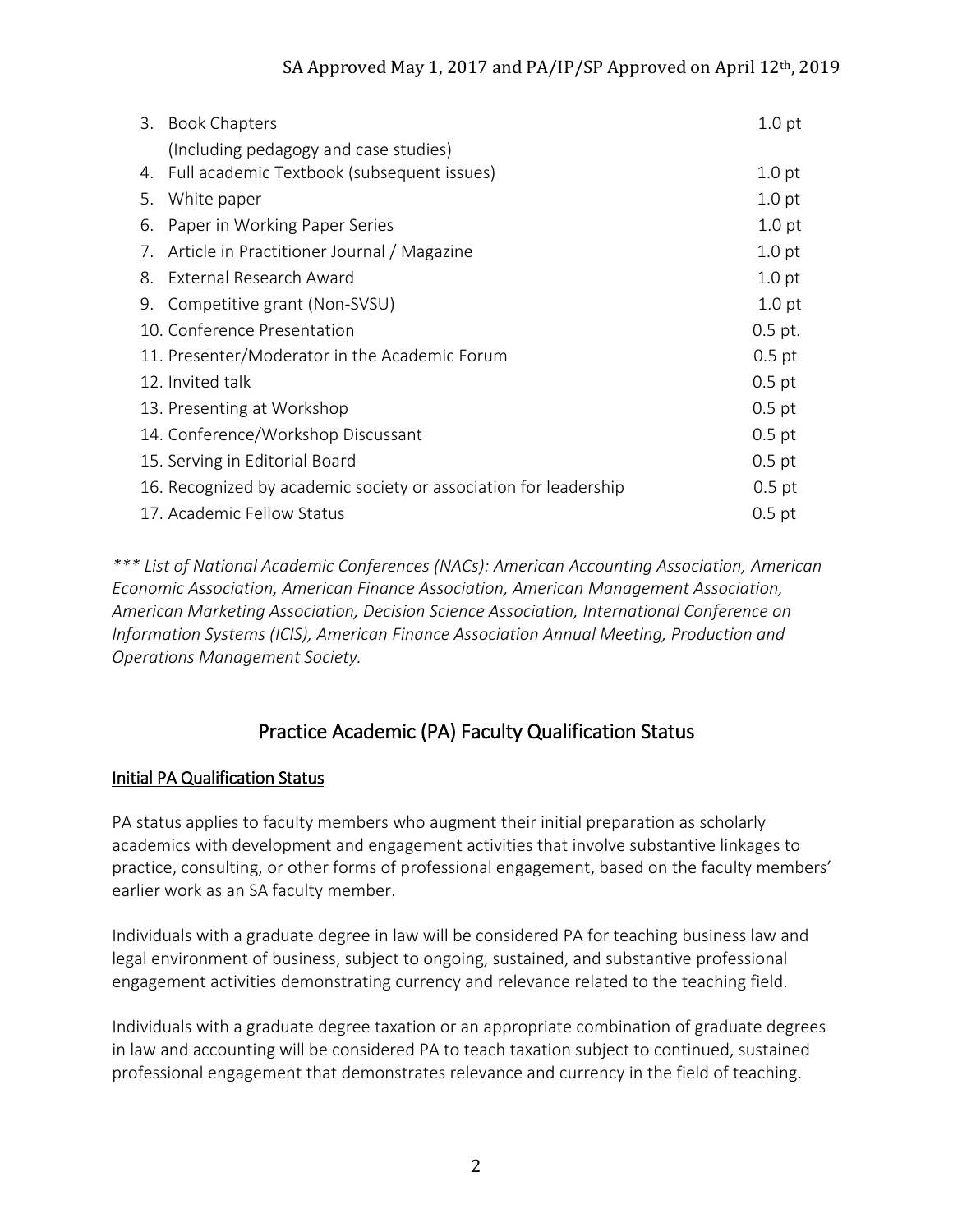#### Maintaining PA Qualification Status

Faculty members are expected to engage in contributions to practice or other forms of professional engagement on a regular basis to maintain PA status. These may include practiceoriented intellectual contributions, consulting activities, service on boards of directors, and similar activities. See the list of acceptable professional and intellectual contributions for PA faculty below.

As evidence of maintaining PA status, faculty must earn a minimum of 6 points over each rolling five-year period. Points are earned based on the nature of the intellectual and professional contributions as described below for Categories A, and B. *Minimum 4 points in each 5-year period must be earned from Category A (Core). a,b*

#### Core (Category A) - Professional Contributions (0.5 – 5.0 points each based on the substance and duration of the item)

- Maintaining an active consulting practice with evidence of external clients: 0.5 pts<accumulated 2yrs of service>=2.5 points in 5 years
- Maintaining an active Accounting, Law & Finance, Economics, Management & Marketing or similar practice that is relevant to the faculty member's primary teaching area: 0.5 pts<accumulated 2yrs of service>=2.5 points in 5 years
- Management responsibility for, or active ownership (who oversee the operations) of a business: 0.5 pts<accumulated 2yrs of service>=2.5 points in 5 years
- Serving in an active role of significance or leadership position in a business, non-profit or community-based organization, in a capacity that is directly related to the faculty member's professional expertise: 0.5 pts<accumulated 2yrs of service>=2.5 points in 5 years
- Successfully creating and delivering high caliber executive education programs, professional development workshops, or their equivalent: 1.0 pt
- Obtaining and maintaining a new and appropriate professional/technical certification that applies to the faculty member's teaching and/or research discipline (e.g., CPA, CMA, Michigan Bar license, Oracle, SAP certifications)<sup>c</sup>: 0.5 pts
- Creating, developing and/or significantly modify instructional software or simulation or discipline-based practice tools in the faculty member's discipline that are widely used: 2.5 pts
- Publicly available web site or blog in a faculty member's area of expertise that is updated regularly and linked to other significant sites. 0.5 points

### Supplemental (Category B) - Intellectual Contributions (0.5 – 1.0 points each based on the substance)

- Publishing an article or a case study in a high-quality (see Appendix A for definition) peer or editor-reviewed practice –oriented journal: 2.5 pts
- Publishing chapter in peer-reviewed scholarly book or Practice-oriented book or a monograph or a new textbook (first edition) that involves scholarly research and that is published by a university press, academic or equivalent publisher: 2.5 pts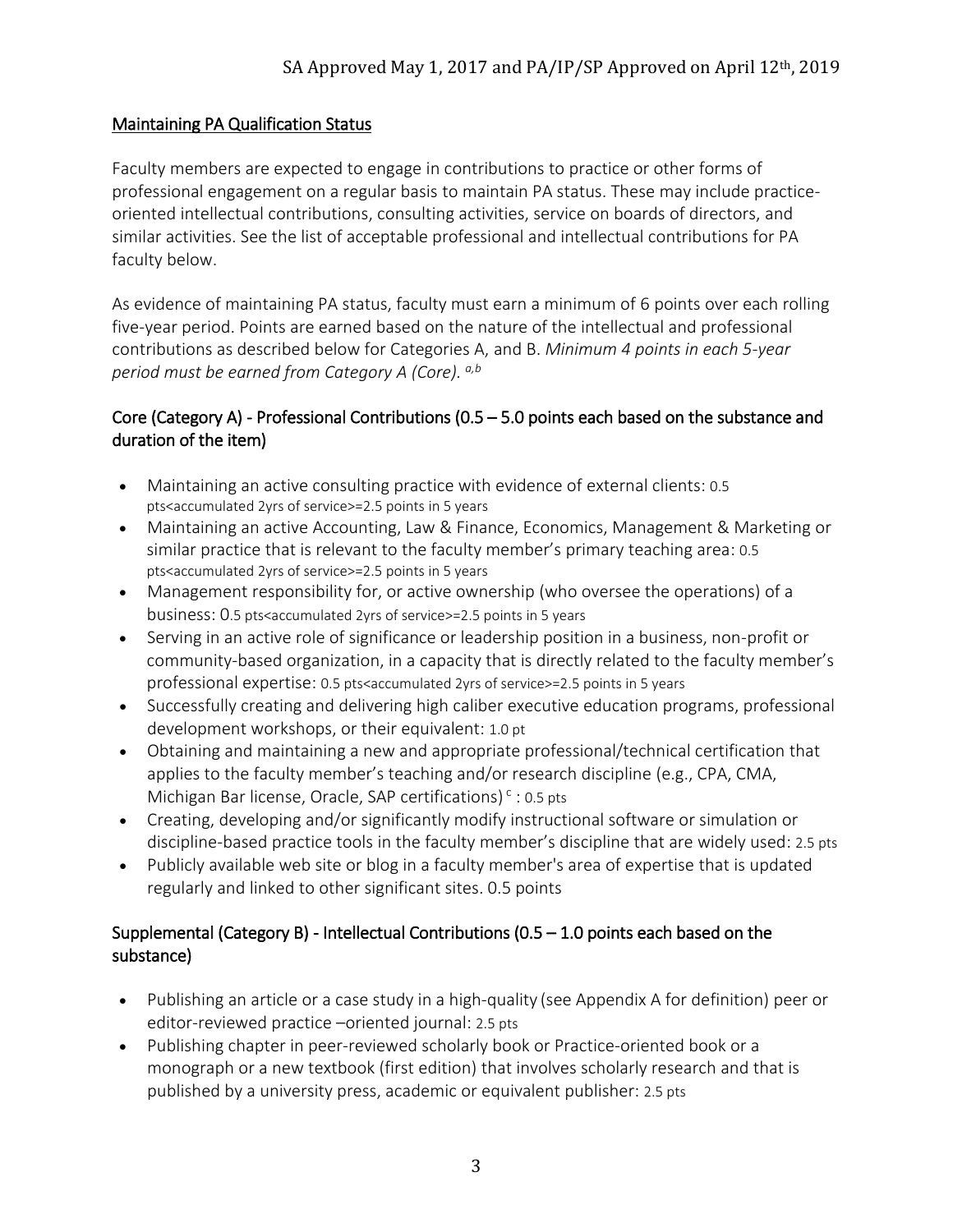- Publishing substantial revised version of a textbook with broad circulation, or a trade or professional book on a topic relevant to the faculty member's discipline with field-based research that is of sufficiently high quality to be accepted by publishers with national distribution in bookstores and to attract reviews in publications with broad national reach, or a textbook that synthesizes elements of a faculty member's discipline, is updated regularly, and is published by a higher education commercial publisher: 1.0 pt
- Publishing a peer or editorially reviewed scholarly book that involves original scholarly research and is published by a university press, academic or equivalent publisher: 2.5 pts
- Presentation of a peer-reviewed paper at a meeting of an academic or professional association: 0.5 pts
- Publication in peer-reviewed proceedings from a meeting of a national academic or professional conference<sup>d</sup>: 2.5 pts
- Publication in peer-reviewed proceedings from a meeting of other than national academic conferences<sup>e</sup>: 1.0 pt.
- Active editor and/or editorial board/committee service for relevant academic journal, business or trade publication: 0.5 pts
- Leadership position in academic association or society (e.g. serving on a board, as a track chair, or holding a title evidencing responsibility for those performing professional / intellectual activities in this list): 0.5 pts
- Documented reviewer of a new textbook or revised edition: 0.5 pts
- Serving as a blind peer reviewer for a professional journal, fully written paper presentations/proceedings for academic conference, masters' thesis or doctoral dissertation<sup>f</sup>: 0.5 pts
- Awarded competitive research grant from a for-profit or non-profit organization: 1.0 pt.
- Awarded competitive grant or fellowship from a US national funding agency<sup>g</sup> (e.g., Fulbright, NSF, NIH, NASA, NIS), foundation, or non-US equivalent: 2.5 pts
- Preparation of publicly available technical reports for organizational projects and consulting, or funded research: 1.0 pts
- Faculty internships at a business, non-profit or community-based organization (where a faculty member works full-time for at least four-weeks and completes a project or a significant assignment)<sup>h</sup> : 0.5 pt.
- Serving as an invited speaker or panelist at a meeting of an academic or professional organization conference/symposium: 0.5 pts
- Serving as an expert on policy formulation, witness at legislative hearings, or for special interest groups/roundtables (at least 1 year engagement): 0.5 pts
- Publishing an article on business practice or other area relevant to the faculty member's discipline in newspapers with national or regional distribution or magazines/journals with a broad readership (or the online equivalent): 0.5 pts
- Invited or peer reviewed<sup>1</sup> address, presentation, lecture, or colloquium in a faculty member's area of expertise that includes written material: 0.5 pts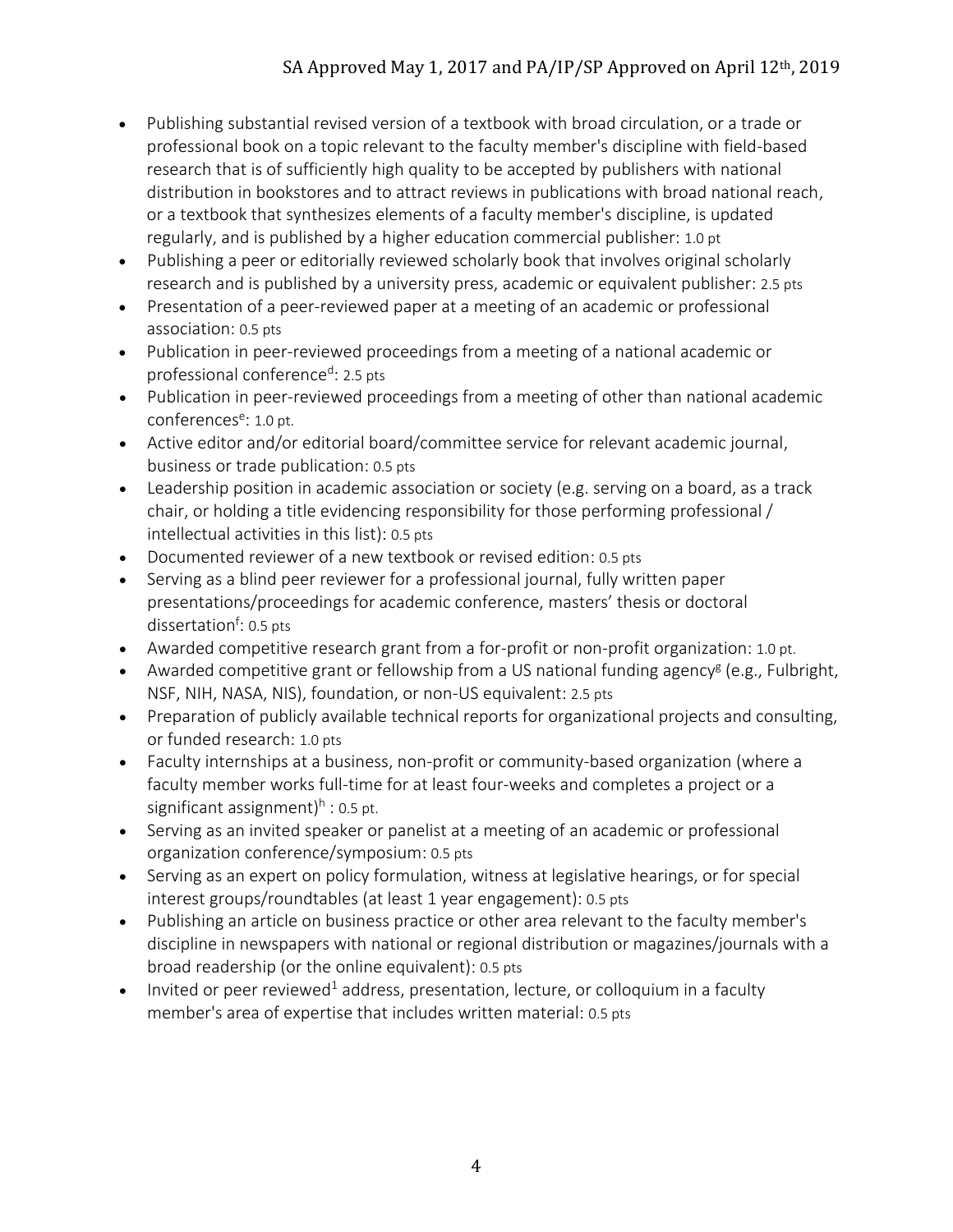### Instructional Practitioner (IP) Faculty Qualification Status

#### Initial IP Qualification Status

IP status is granted to newly hired faculty members who join the faculty with significant and substantive professional experience.

#### Maintaining IP Qualification Status

To maintain IP status, non-tenure track faculty members are expected to be engaged in contributions to practice or other forms of professional engagement on a regular basis. These may include substantial consulting activities, participation in business-related professional events, service on boards of directors, and similar activities. Faculty members should consult with their department chair if uncertain about whether an activity qualifies as a contribution for maintaining IP status.

Points are earned primarily based on the nature of the professional contributions as described below for Categories A and B. *As evidence of maintaining IP status, faculty must earn a minimum of 6 points over each rolling five-year period. At least 4 points must come from the list of professional contributions in Category A.*

### Core (Category A) - Professional Contributions ( $0 - 6.0$  points each based on the substance and duration of the item)

- Ongoing or recent (within the past 5 years) full-time employment in a senior administrative or managerial position at a commercial, profit, not-for-profit or governmental organization that is relevant to the faculty member's primary teaching area: 6.0 pts
- Maintaining an active, full-time consulting practice with evidence of external clients: 6.0 pts
- Maintaining an active, full-time Accounting, Law & Finance, Economics, Management & Marketing or similar practice that is relevant to the faculty member's primary teaching area: 6.0 pts
- Management responsibility for, or active ownership (who oversee the operations) of a business: 0.5 pts<accumulated 2yrs of service>=2.5 points in 5 years
- Serving in an active role of significance or leadership position in a business, non-profit or community-based organization, in a capacity that is directly related to the faculty member's professional expertise: 0.5 pts<accumulated 2yrs of service>=2.5 points in 5 years
- Creating and delivering successful high caliber executive education programs, professional development workshops, or their equivalent: 1.0
- Obtaining a new and appropriate professional/technical certification that applies to the faculty member's teaching and/or research discipline (e.g., CPA, CMA, Michigan Bar license, Oracle, SAP certifications): 0.5
- Maintenance of appropriate professional/technical certifications (e.g., CPA, CMA, Michigan Bar license, Oracle, SAP certifications, etc.)<sup>i</sup>: 0.5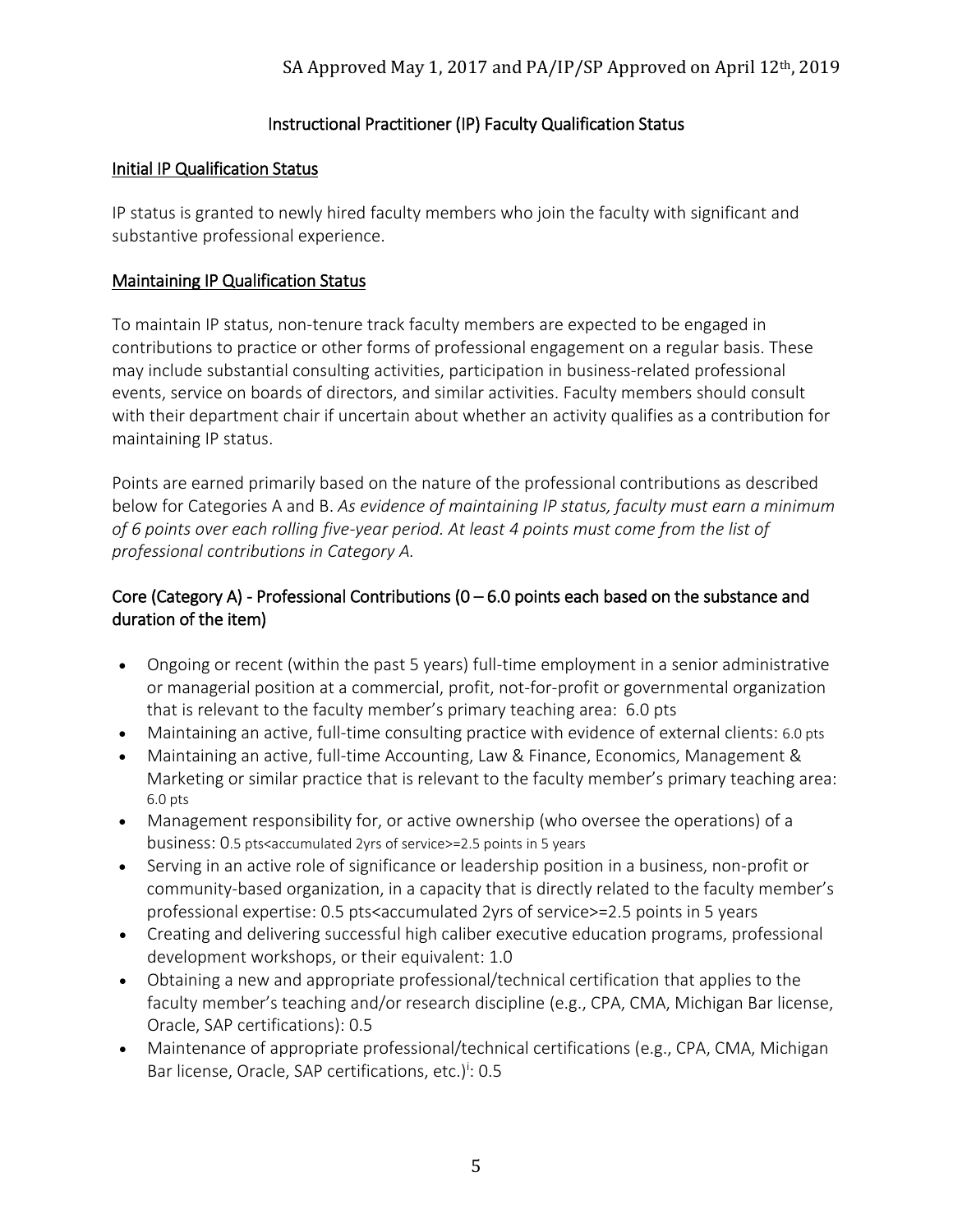- Creating or significantly modify instructional software or simulation in the faculty member's discipline that is widely used: 0.5
- Faculty internships at a business, non-profit or community-based organization (where a faculty member works full-time for at least four-weeks and completes a project or a significant assignment)<sup>j</sup>: 0.5
- Significant participation in regional, state or national business professional associations such as serving as an officer or committee member; organizing a state, regional, or national professionally related conference or conference session: 1.0
- Significant mention in a regional, state or national media outlet based on faculty member's expertise: 0.5
- Publishing an article on business practice or other area relevant to the faculty member's discipline in newspapers with national or regional distribution or magazines/journals with a broad readership (or the online equivalent) or publishing and maintaining a newsletter or series of reports that attracts a solid subscription base: 1.0
- Serving as an invited speaker or panelist at a meeting of an academic or professional organization: 0.5
- Serving the practice community in faculty member's area of expertise for consulting projects, broadcast forums, researcher-practitioner meetings, and faculty/student consulting projects: 0.5
- Serving as an expert on policy formulation, witness at legislative hearings, or for special interest groups/roundtables, or publicly available consulting report or testimony to a branch or agency of the government in a faculty member's area of expertise:0.5
- Invited or peer-reviewed address, presentation, lecture, or colloquium in a faculty member's area of expertise that includes written material: 1.0
- Publicly available material describing the design and implementation of new curricula in the faculty member's area of expertise: 1.0

## Supplemental (Category B) - Intellectual Contributions ( $0 - 2.5$  points each based on the substance)

- Publishing article in a high-quality peer-reviewed journal (see Appendix A for definition) or a chapter in peer-reviewed scholarly book or a monograph that involves scholarly research and that is published by a university press, academic or equivalent publisher: 2.5
- Publishing first edition or substantial revision to a textbook with broad circulation: 2.5
- Publishing a trade or professional book on a topic relevant to the faculty member's discipline with field-based research that is of sufficiently high quality to be accepted by publishers with national distribution in bookstores and to attract reviews in publications with broad national reach: 2.5
- Publishing a textbook that synthesizes elements of a faculty member's discipline, is updated regularly, and is published by a higher education commercial publisher: 1.0
- Publishing a peer or editorially reviewed scholarly book, or article or chapter or trade journal or business publication that involves original scholarly research and is published by a university press, academic or equivalent publisher: 1.0
- Presentation of a peer-reviewed paper at a meeting of an academic association:1.0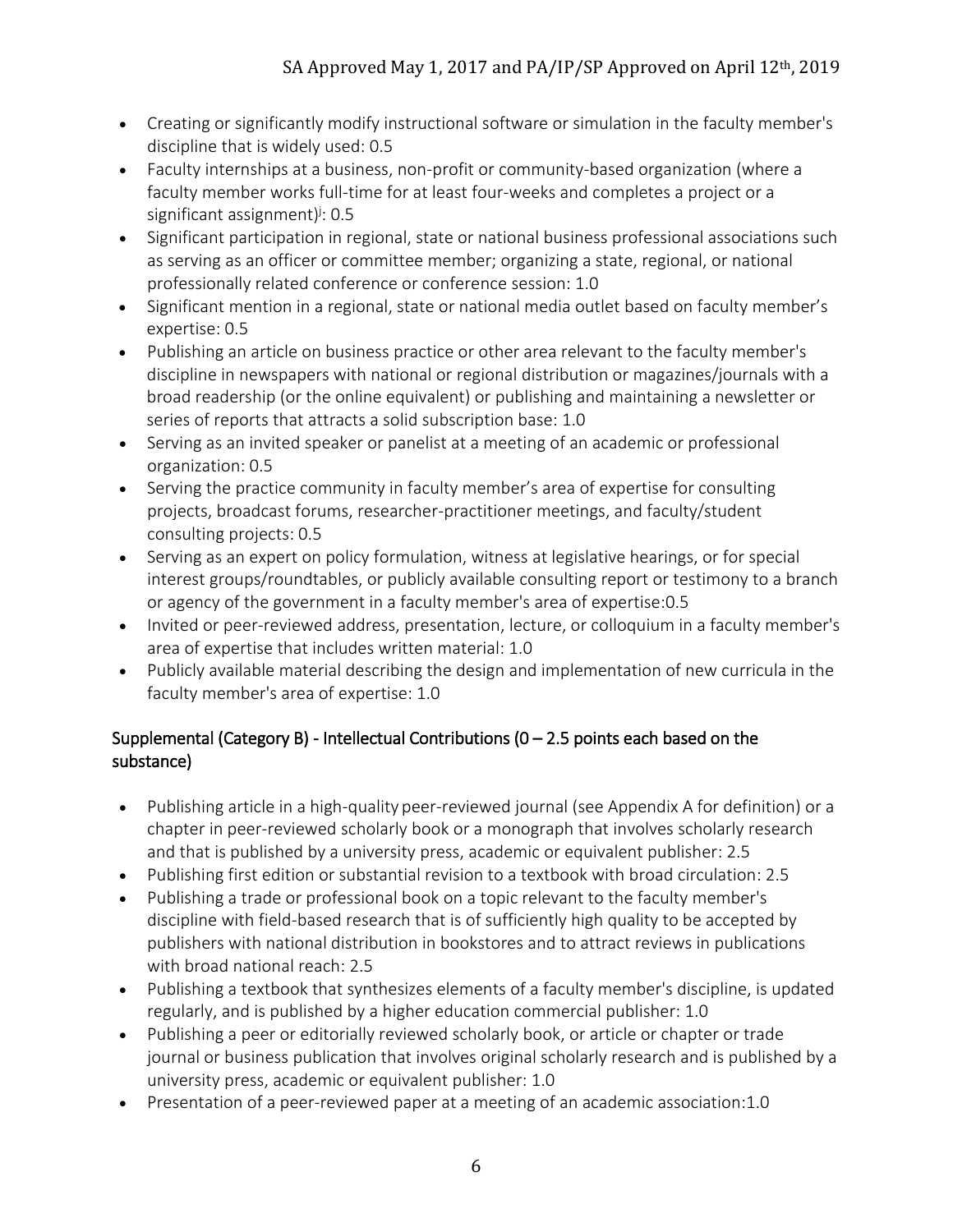- Publication in peer-reviewed proceedings from a meeting of a national academic conference<sup>k</sup> or from international academic conferences<sup>1</sup>:2.5
- Active editor and/or editorial board/committee service for relevant academic journal, business or trade publication:1.0
- Leadership position in academic association or society (e.g. serving on a board, as a track chair, or holding a title evidencing responsibility for those performing intellectual activities in this list):1.0
- Documented reviewer of a new textbook or revised edition: 0.5
- Serving as a blind peer reviewer for an academic or professional journal, fully written paper presentations/proceedings for academic conference, masters' thesis or doctoral dissertation<sup>m</sup>: 0.5
- Awarded competitive research grant from a for-profit or non-profit organization including those internal to SVSU: 0.5
- Awarded competitive grant or fellowship from a US national funding agency<sup>n</sup> (e.g., Fulbright, NSF, NIH, NASA, NIS), foundation, or non-US equivalent: 2.5
- Preparation of publicly available technical reports for organizational projects and consulting, or funded research: 1.0
- Significant presentations at trade meetings involving written papers: 1.0
- Publishing in a peer-reviewed journal that does not meet the College's definition for high quality (e.g., due to newness, or greater than 35% acceptance rate): 1.0
- Publishing a  $2^{nd}$  or later edition of a full academic textbook, professional or trade book :1.0
- Serving as presenter or moderator or a discussant in an Academic Forum or workshop.: 0.5
- Publicly available web site or blog in a faculty member's area of expertise that is updated regularly and linked to other significant sites :0.5

## **Scholarly Professional (SP) Faculty Qualification Status**

### **Initial SP Qualification Status**

SP status applies to practitioner faculty members with significant and substantive professional experience, who augment their experience with development and engagement activities involving substantive scholarly activities in their fields of teaching.

### Maintaining SP Qualification Status

Faculty members are expected to engage in academic pursuits on a regular basis to maintain their SP status. These may include production of peer-reviewed journal articles, active editorships with academic journals or other business publications, participation in recognized academic societies, and similar activities.

As evidence of maintaining SP status, faculty must earn a minimum of 6 points over each rolling five-year period. Points are earned based on the nature of the intellectual and professional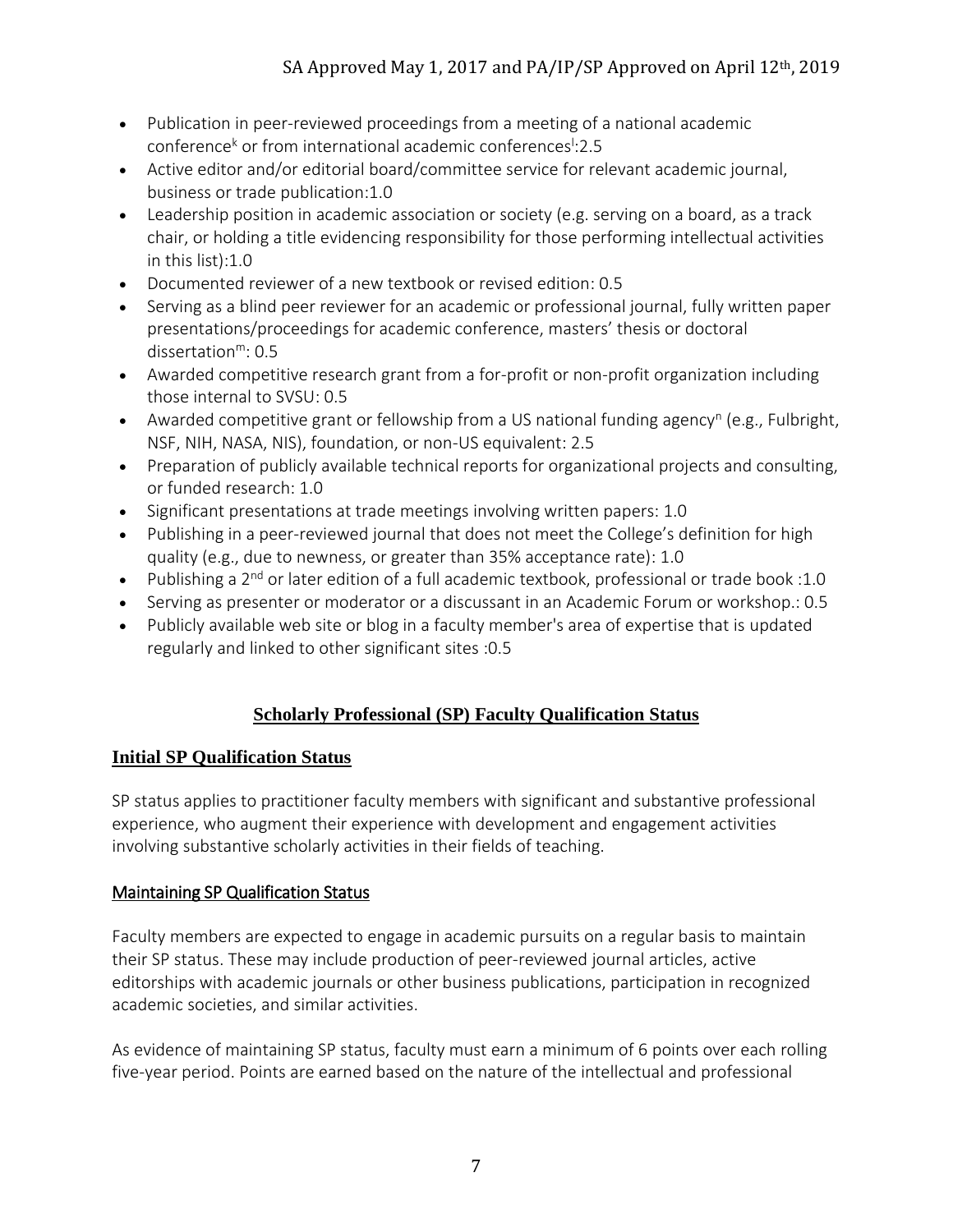contributions as described below for Categories A, and B. *At least 4 points in each 5-year period must be earned from Category A (Core). o,p*

### Core (Category A) – Intellectual Contributions ( $0 - 2.5$  points each based on the substance and duration of the item)

- Publishing article in a high quality peer-reviewed journal (see Appendix A for definition), or publishing chapter in peer-reviewed scholarly book or a monograph that involves scholarly research and that is published by a university press, academic or equivalent publisher, or publishing case (including instructors' manual) in high quality<sup>1</sup> peer reviewed journal: 2.5
- Publishing first edition or substantial revision to a textbook with broad circulation: 2.5
- Publishing article in an editorially reviewed academic journal/business publication in the faculty member's discipline: 1.0
- Publishing chapter in an editorially reviewed academic, professional or trade book: 1.0
- Publishing article in an editorially reviewed **academic** journal/business publication: 1.0
- Publication in peer-reviewed proceedings from a meeting of a national academic conference<sup>q</sup>:2.5
- Publication in peer-reviewed proceedings from a meeting of other than national academic conferences<sup>r</sup>:1.0
- A book review published in a peer-reviewed journal in the faculty member's area of expertise: 0.5
- Serving as an editor, associate editor or editorial board member for relevant academic journal publication: 1.0 per year for up to 2.5 pts
- Service<sup>3</sup> as a program chair or track chair involved in planning activities for a conference in the faculty member's discipline: 0.5
- Leadership position in academic association or society (e.g. serving on a board, as a track chair, or holding a title evidencing responsibility for those performing intellectual activities in this list): 0.5
- Awarded competitive research grant from a for-profit or non-profit organization:1.0
- Awarded competitive grant or fellowship from a US national funding<sup>s</sup> agency (e.g., Fulbright, NSF, NIH, NASA, NIST), foundation, or non-US equivalent: 2.5
- Publishing textbook that synthesizes elements of a faculty member's discipline, is updated regularly, and is published by a higher education commercial publisher: 1.0
- Preparation of publicly available technical reports for organizational projects and consulting, or funded research: 1.0

## Supplemental (Category B) – Professional Contribution ( $0 - 2.5$  point each based on the substance)

- Ongoing or recent (within the past 5 years) full-time employment in a senior administrative or managerial position at a commercial, profit, not-for-profit or governmental organization that is relevant to the faculty member's primary teaching area: 2.5 pts
- Maintaining an active consulting practice with evidence of external clients: 0.5 pts<accumulated 2yrs of service>=2.5 points in 5 years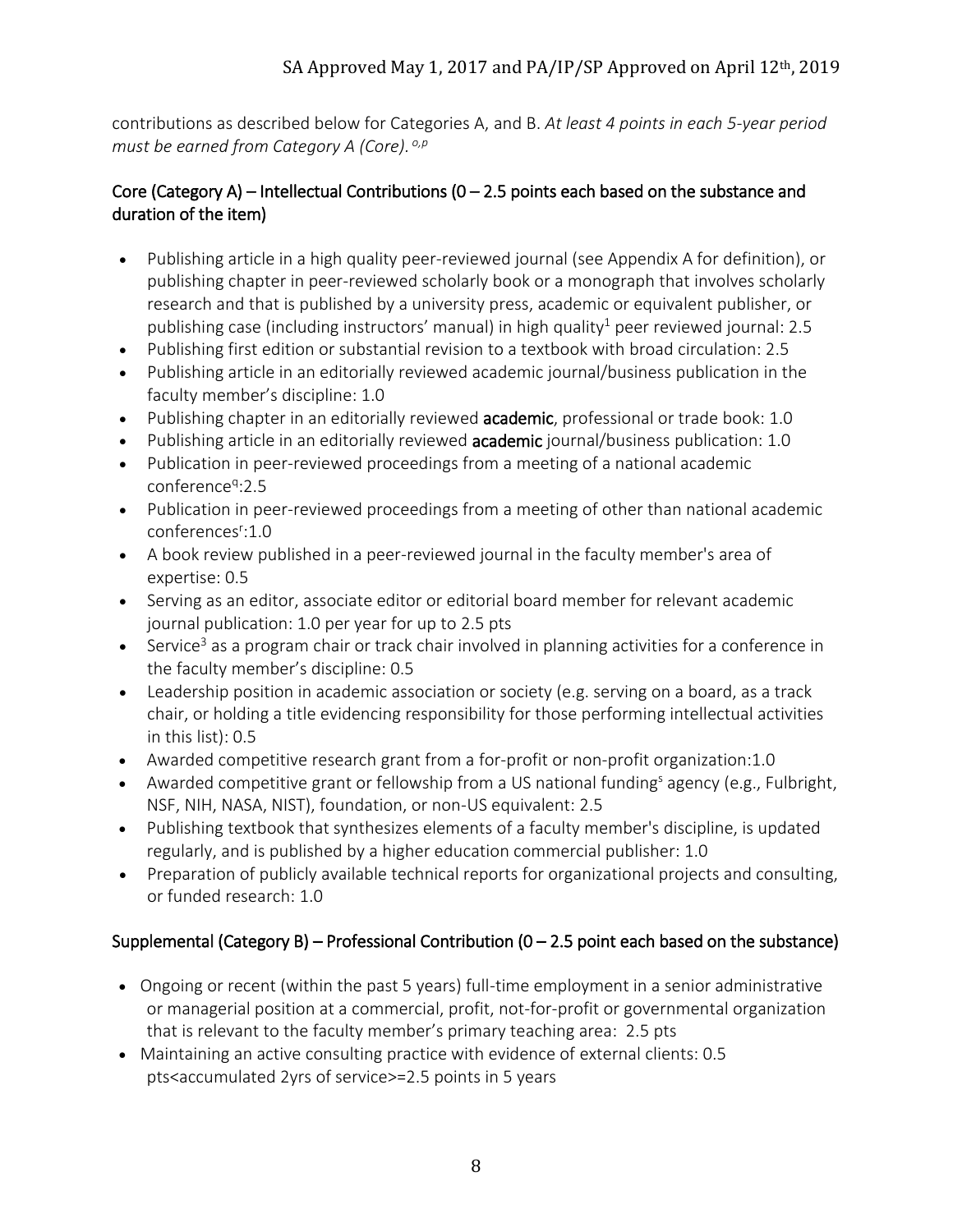- Maintaining an active Accounting, Law & Finance, Economics, Management & Marketing or similar practice that is relevant to the faculty member's primary teaching area: 0.5 pts<accumulated 2yrs of service>=2.5 points in 5 years
- Management responsibility for, or active ownership of a business: 0.5 pts<accumulated 2yrs of service>=2.5 points in 5 years
- Serving in an active role of significance or leadership position in a business, non-profit or community-based organization, in a capacity that is directly related to the faculty member's professional expertise: 0.5 pts<accumulated 2yrs of service>=2.5 points in 5 years
- Creating and/or delivering high caliber executive education programs, professional development workshops, or their equivalent: 1.0 pts
- Obtaining and maintaining a new and appropriate professional/technical certification that applies to the faculty member's teaching and/or research discipline (e.g., CPA, CMA, Michigan Bar license, Oracle, SAP certifications)<sup>t</sup>: 0.5 pts
- Creating, developing and/or significantly modify instructional software or simulation or discipline-based practice tools in the faculty member's discipline that are widely used: 0.5 pts
- Significant participation in regional, state or national business professional associations such as serving as an officer or committee member; or organizing a state, regional, or national academic, trade or professionally related conference or conference session: 1.0
- Significant mention in a regional, state or national media outlet based on faculty member's expertise: 0.5
- Publishing and maintaining a newsletter or series of reports that attracts a solid subscription base: 2.5
- Serving as an invited speaker or panelist at a meeting of an academic or professional organization: 1.0
- Serving the practice community in faculty member's area of expertise for consulting projects, broadcast forums, researcher-practitioner meetings, and faculty/student consulting projects: 1.0
- Serving as an expert on policy formulation, witnesses at legislative hearings, or for special interest groups/roundtables: 1.0
- Serving<sup>u</sup> as an editor, associate editor, or as a member of an editorial board for a professional or trade publication: 1.0
- Service<sup>3</sup> as a program chair or track chair involved in planning activities for a conference in the faculty member's discipline: 0.5
- Publishing an article on business practice or other area relevant to the faculty member's discipline in newspapers with national or regional distribution or magazines/journals with a broad readership (or the online equivalent): 1.0
- Invited or peer-reviewed address, presentation, lecture, or colloquium in a faculty member's area of expertise that includes written material: 1.0
- Publicly available consulting report or testimony to a branch or agency of the government in a faculty member's area of expertise: 1.0
- Publicly available material describing the design and implementation of new curricula in the faculty member's area of expertise: 1.0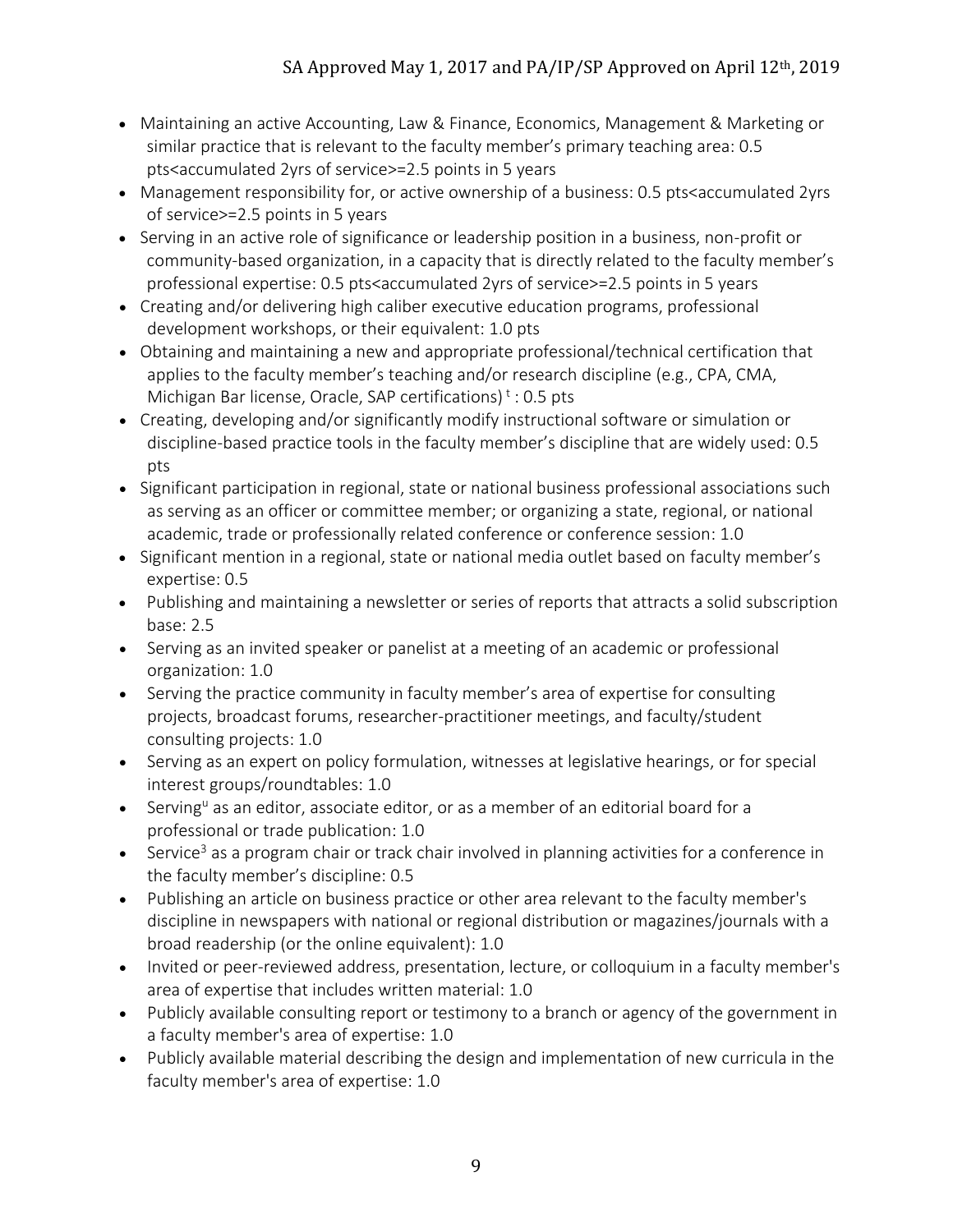- Publicly available web site or blog in a faculty member's area of expertise that is updated regularly and linked at other significant sites: 0.5
- Creating or significantly modify instructional software or simulation in the faculty member's discipline that is widely used: 0.5
- Developing discipline-based practice tools: 1.0
- Documented reviewer of a new textbook or revised edition: 0.5
- Serving as a blind peer reviewer for an academic or professional journal, fully written paper presentations/proceedings for academic conference, masters' thesis or doctoral dissertation<sup>v</sup>: 0.5
- Publishing a  $2^{nd}$  or later edition of a full academic textbook, professional or trade book: 0.5
- Serving as presenter/or moderator in an Academic Forum: 0.5
- Serving as a discussant at an academic conference or workshop: 0.5

## REPORTING AND EXCEPTIONS

### Annual Reporting

Intellectual Contributions: Faculty members shall report no later than June 30 each year on their intellectual contributions and professional and academic engagement. Such reporting shall include:

- Citation including date of publication $w$
- The nature of the work, i.e., is it learning and pedagogical  $(L)$ , contributions to practice (P), or discipline-based (D)
- If it was peer-reviewed, editorially reviewed, etc.
- A copy of the work
- Nature of professional or academic engagement, duration, organization(s) involved, role of faculty, outcomes (if any), any student(s) or class involvement

Professional Contributions: Faculty members shall report no later than June 30 each year on their professional contributions. Such reporting shall include:

• A description of the activity, the date(s), the nature and substance of the activity, the role of the faculty member, and any student(s) / class involvement.

## **Exceptions**

For intellectual contributions, if a faculty believes that the nature of the contribution does not fall within the items listed for the faculty member's qualification status, or that a contribution warrants a higher point allocation, (s)he may submit a request for its possible alternative category placement, and or points allocation, with an appropriate rationale to the Dean and the Chair of the Research and Publications Committee for consideration. Upon receipt of such a request the Chair shall call a meeting of the Research and Publications Committee to consider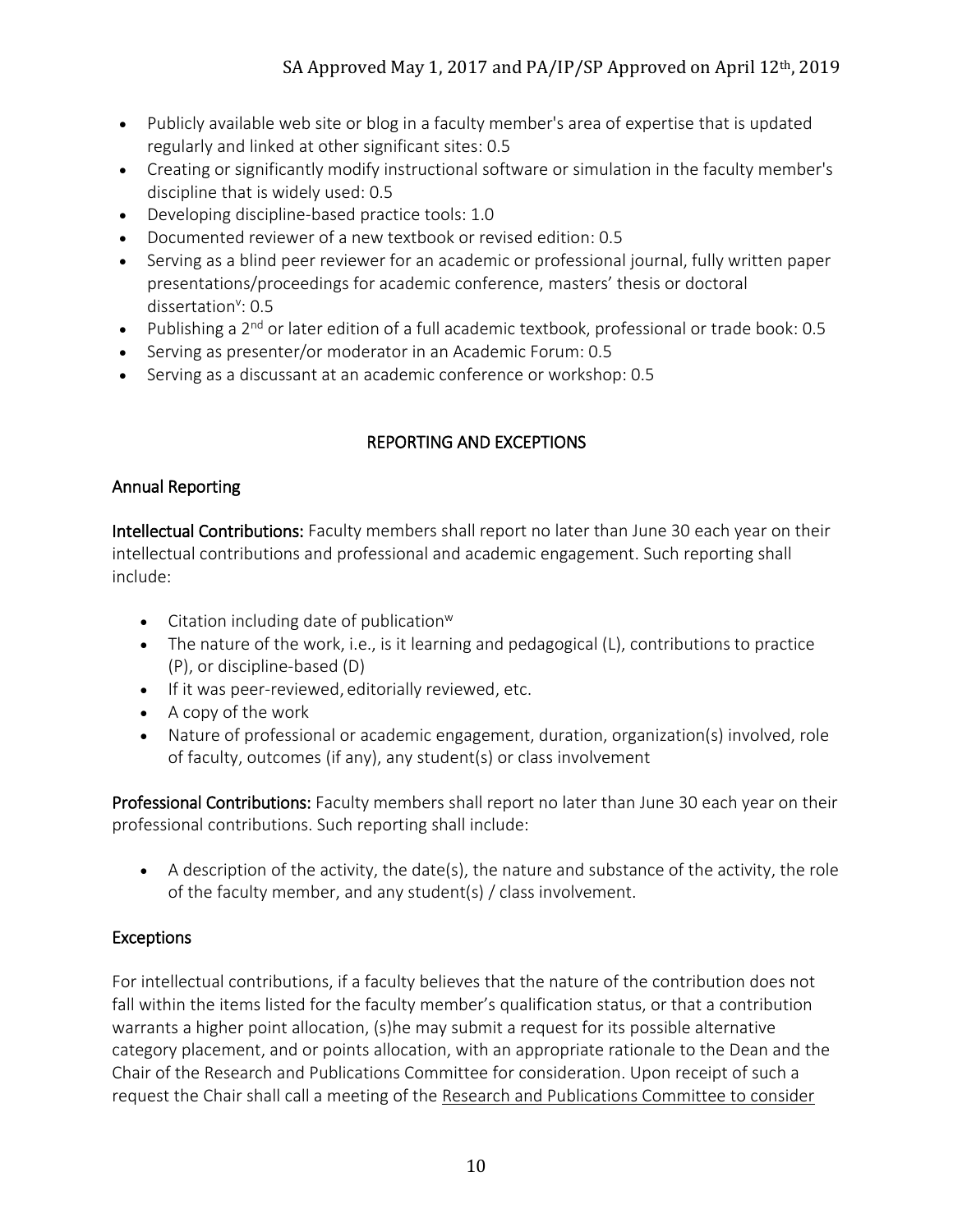## SA Approved May 1, 2017 and PA/IP/SP Approved on April 12<sup>th</sup>, 2019

the matter. A majority vote of the Research and Publications Committee, with concurrence by the Dean, shall be final as to the category, and points for the contribution. A similar procedure is required should a faculty member believe that a journal not include in the CCB's approved list should be treated as equivalent. For such considerations, the Committee will base its judgment on the factors outlined in items iii of Appendix A, a review of the history of the journal, the quality of the editorial board, the review process, and the articles published in the journal.

For professional contributions, should a faculty member believe that an activity not included in the approved CCB list for his or her qualification status should be considered equivalent to the listed items, or that too few points were assigned to an activity / item, he or she shall submit a request to the Dean and the Chair of the Research and Publications Committee This request must include a description of the activity and the rationale for its possible alternative classification and or points allocation for consideration by the Research and Publications Committee. A majority vote of this committee, with concurrence by the Dean, shall be final as to whether the activity is appropriate to include as a professional contribution, and the points to be awarded.

Potential Adjunct Faculty members are required to submit an updated CV/resume to the Dean's Office at least annually, usually at the time they are being considered for appointment. The CV/resume should include the following information:

See the template use for the most recent PRT visit

#### Failure to Maintain Qualification Status

Faculty who do not meet or report the criteria for maintaining SA, PA, SP, or IP status will be deemed to be not qualified for AACSB International accreditation purposes and will be classified as 'Other.' Faculty members who are classified as "Other" are expected to develop and implement plans that will allow them to regain qualified status as soon as possible. The plan should be developed in consultation with the Chair of the Research and Publications Committee, the respective Department Chair, and the Dean. The Department Chair in consultation with the Dean will monitor a faculty member's progress to regaining such qualification status on a quarterly basis.

#### ITEMS EXCLUDED FROM CONSIDERATION AS INTELLECUAL OR PROFESSIONAL CONTRIBUTIONS FOR FACULTY QUALIFICATION PURPOSES

Some examples of research products and activities, which would not be counted towards faculty qualifications, include:

- Working papers
- Newspaper editorials/letters
- Attendance at in-house seminars
- Activities for local community service or religious organizations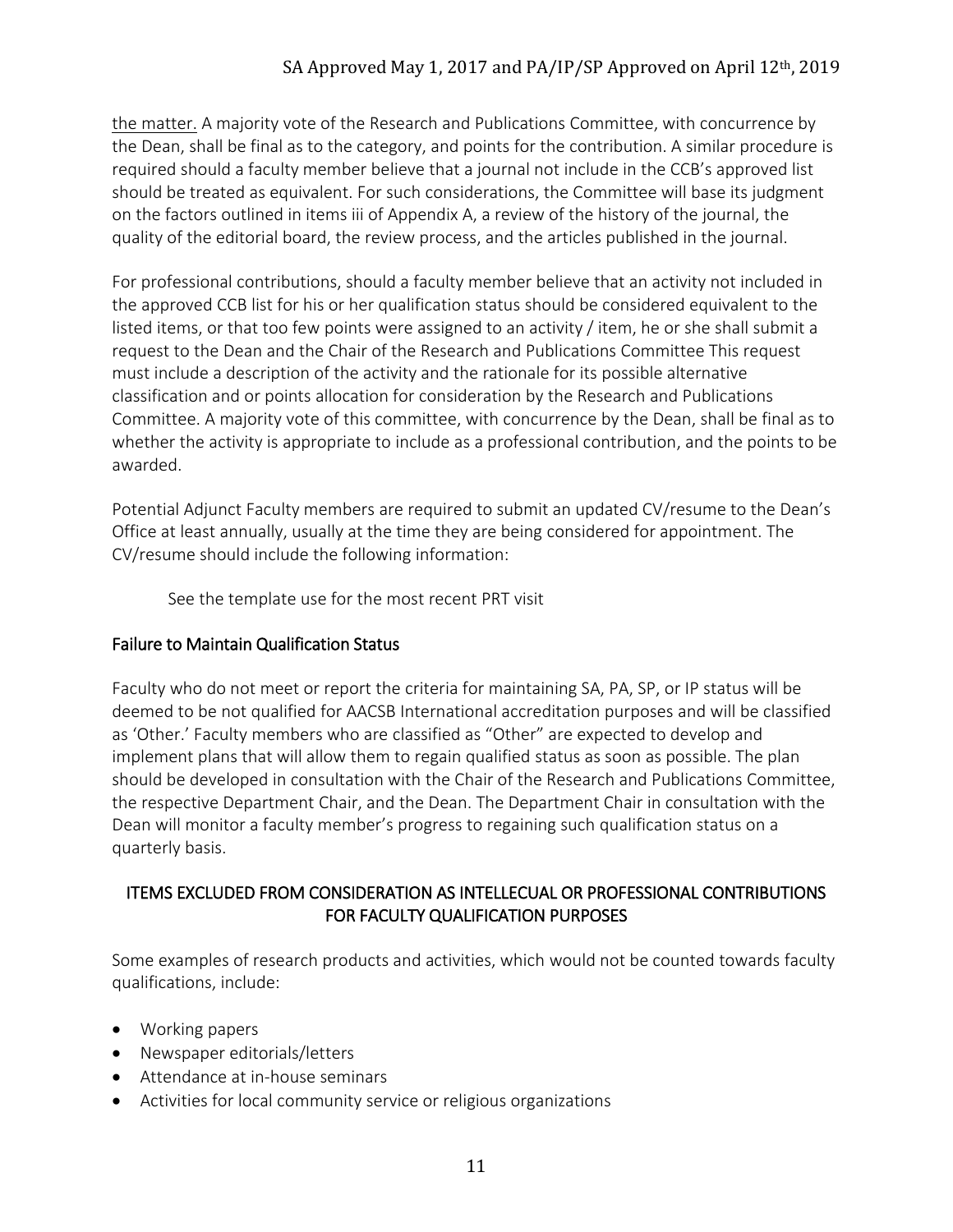• On-campus service (Faculty Association, University or College Committees, etc.)

The foregoing examples and other similar activities are all worthwhile and valuable contributions to the Scott L. Carmona College of Business, Saginaw Valley State University, and our local community. However, maintenance of one's faculty qualification for purposes of AACSB accreditation requires intellectual and professional contributions of the nature cited in above listings.

------------------

### Appendix A - Definition of High-Quality Journal

(Extract from Strategic Plan for Faculty Intellectual Contributions and Professional Development)

A High-Quality Journal is defined as meeting ONE of the following qualifications:

- i. Inclusion in the most recent edition of the Australian Business Deans Council's (ABDC) Journal Quality List as of the date of either submission or publication, or, publish articles from the Washington & Lee's Law Journal list.
- ii. Journals with an acceptance rate of 35% or less.
- iii. Journals approved by the CCB Research and Publications Committee based upon an assessment of the following factors:
	- 1. Relevance journals must be directly related to business fields of study.
	- 2. Peer-reviewed defined as obtaining advice on individual manuscripts from reviewers' expert in the field who are not part of the journal's editorial staff.
	- 3. Eligibility for future inclusion in ABDC, the Washington & Lee's Law Journal or equivalent list.
	- 4. Other indications of the quality of the publication/proceeding/presentation and value to the discipline at the discretion of the Research and Publications Committee.